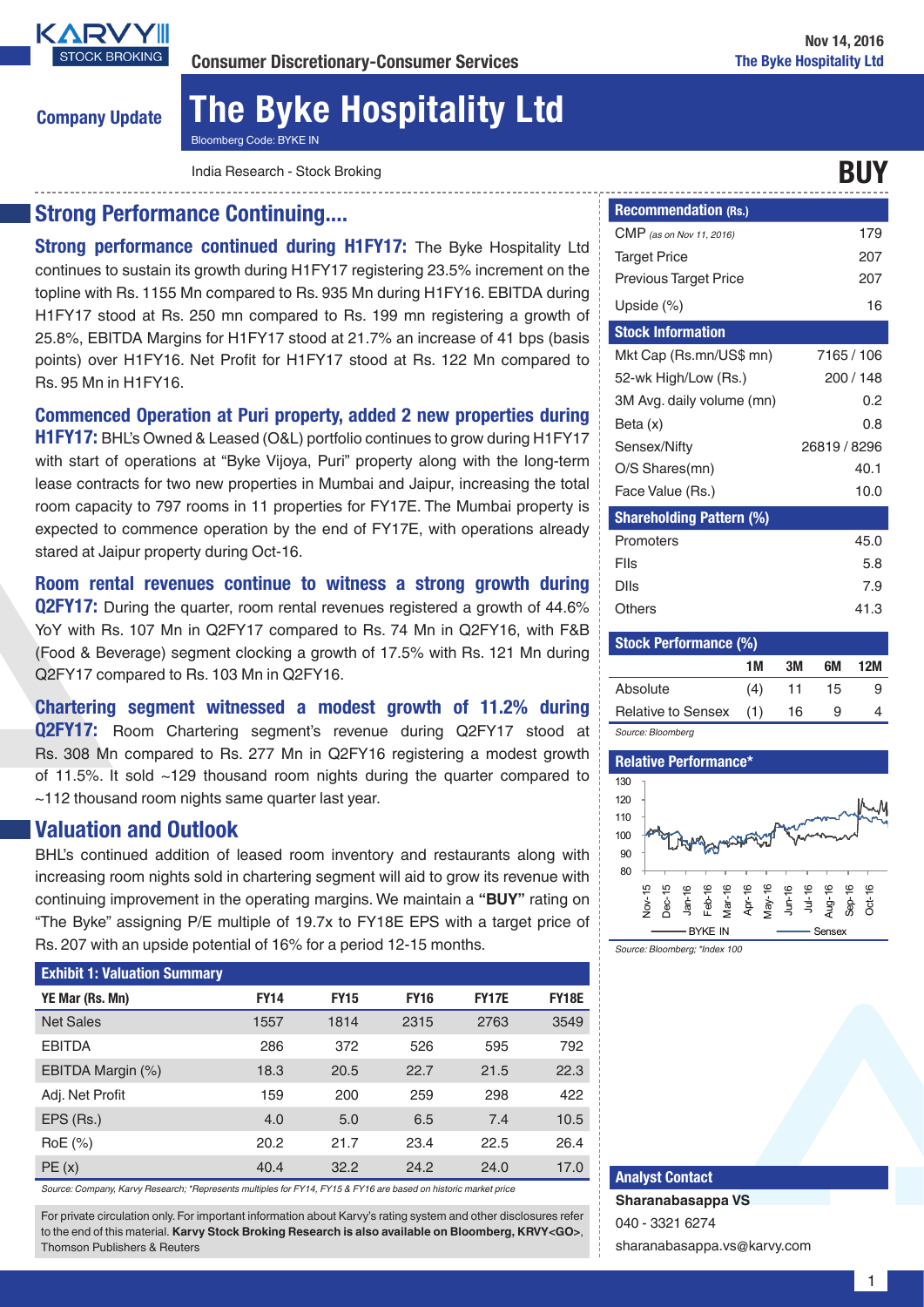

| Exhibit 2: Q2FY17     |               |               |            |               |               |        |
|-----------------------|---------------|---------------|------------|---------------|---------------|--------|
| YE Mar (Rs. Mn)       | <b>Q2FY17</b> | <b>Q2FY16</b> | QoQ (%)    | <b>H1FY17</b> | <b>H1FY16</b> | YoY(%) |
| Income                | 536           | 454           | 18.0       | 1155          | 935           | 23.5   |
| <b>Operating Cost</b> | 361           | 308           | 17.0       | 779           | 637           | 22.4   |
| <b>Employee Cost</b>  | 22            | 14            | 58.2       | 44            | 25            | 73.7   |
| <b>Others</b>         | 32            | 31            | 2.5        | 82            | 75            | 9.2    |
| <b>Total Expense</b>  | 414           | 353           | 17.4       | 905           | 737           | 22.8   |
| <b>EBITDA</b>         | 122           | 101           | 20.4       | 250           | 199           | 25.8   |
| Other Income          | $\mathbf 0$   | $\mathbf 0$   | (11.7)     | $\mathbf{1}$  | 1             | (7.0)  |
| Depreciation          | 30            | 23            | 31.0       | 58            | 46            | 27.8   |
| <b>EBIT</b>           | 92            | 78            | 17.1       | 193           | 154           | 25.1   |
| Interest              | 3             | 4             | (22.1)     | 6             | 8             | (22.0) |
| <b>PBT</b>            | 89            | 74            | 19.2       | 186           | 146           | 27.7   |
| Tax                   | 31            | 26            | 19.2       | 65            | 51            | 27.7   |
| <b>PAT</b>            | 58            | 49            | 19.2       | 122           | 95            | 27.7   |
| EBITDA Margin (%)     | 22.7          | 22.2          | 44 bps     | 21.7          | 21.3          | 41 bps |
| EBIT Margin (%)       | 17.1          | 17.3          | $(14)$ bps | 16.7          | 16.5          | 22 bps |
| Net Profit Margin (%) | 10.8          | 10.7          | 11 bps     | 10.6          | 10.2          | 35 bps |

*Source: Company, Karvy Research*

### Commenced Operation at Puri property, added 2 new properties during H1FY17:



BHL's O&L portfolio continues to grow during H1FY17 with start of operations at "Byke Vijoya, Puri" property with 54 rooms, 4 conference rooms & a restaurant. It also entered into long-term lease contracts for two new properties in Mumbai and Jaipur consisting of 40 & 80 room capacities along with respective amenities, increasing the total room capacity to 797 rooms at 11 properties for FY17E. The Mumbai property is expected to commence operation by the end of FY17E, with operations already stared at Jaipur property during Oct-16.

*Source: Company, Karvy Research*

#### Room rental revenues continue to witness a strong growth during Q2FY17:

During the quarter, room rental revenues registered a growth of 44.6% YoY with Rs. 107 Mn in Q2FY17 compared to Rs. 74 Mn in Q2FY16, mainly on account of the improved occupancy rate and ARR (Average Room rate) over same quarter last year. The F&B segment clocked a growth of 17.5% with Rs. 121 Mn during Q2FY17 compared to Rs. 103 Mn in Q2FY16.

#### Chartering segment witnessed a modest growth of 11.2% during Q2FY17:

Room Chartering segment's revenue during Q2FY17 stood at Rs. 308 Mn compared to Rs. 277 Mn in Q2FY16 registering a modest growth of 11.5%. It sold ~129 thousand room nights during the quarter compared to ~112 thousand room nights same quarter last year. The Occupancy levels during the quarter improved, however ARR (Average Room Rate) witnessed a drop of 3% in Q2FY17.

#### Strong operating performance during the quarter:

EBITDA during the quarter stood at Rs. 122 Mn witnessing a growth of 20.4% over same quarter last year at Rs. 101 Mn. EBITDA Margins witnessed an increase in 44 bps, currently standing at 22.7% when compared to 22.2% in Q2FY16. The net profit of the company also witnessed a growth of 19.2% at Rs. 58 Mn in Q2FY17 compared to Rs. 49 Mn in Q2FY16.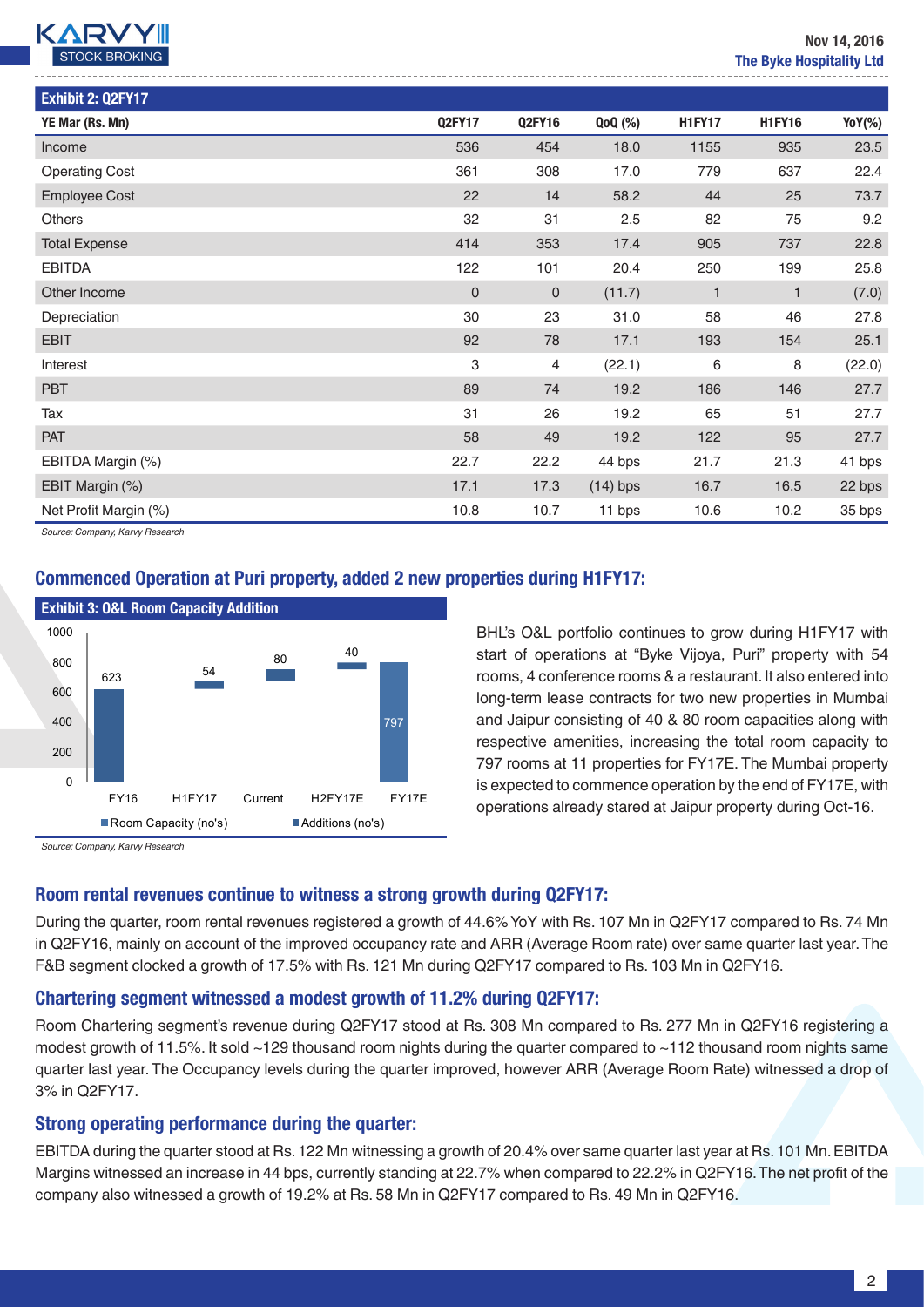

10% 20% 30% 40% 50% 60% 70%



*Source: Company, Karvy Research*



<sup>127</sup> <sup>103</sup> 188 185 153 121 27.9% 14.9%  $20.5\%$   $17.5\%$ 0 50 100 150 Q1FY16 Q2FY16 Q3FY16 Q4FY16 Q1FY17 Q2FY17

 $F&B(Rs. Mn)$   $-----YoY$  Growth  $(\%)$ 

Exhibit 5: F&B Revenues witnessed Good Growth in Q2FY17

*Source: Company, Karvy Research*

60.8%

200

56.1%



*Source: Company, Karvy Research*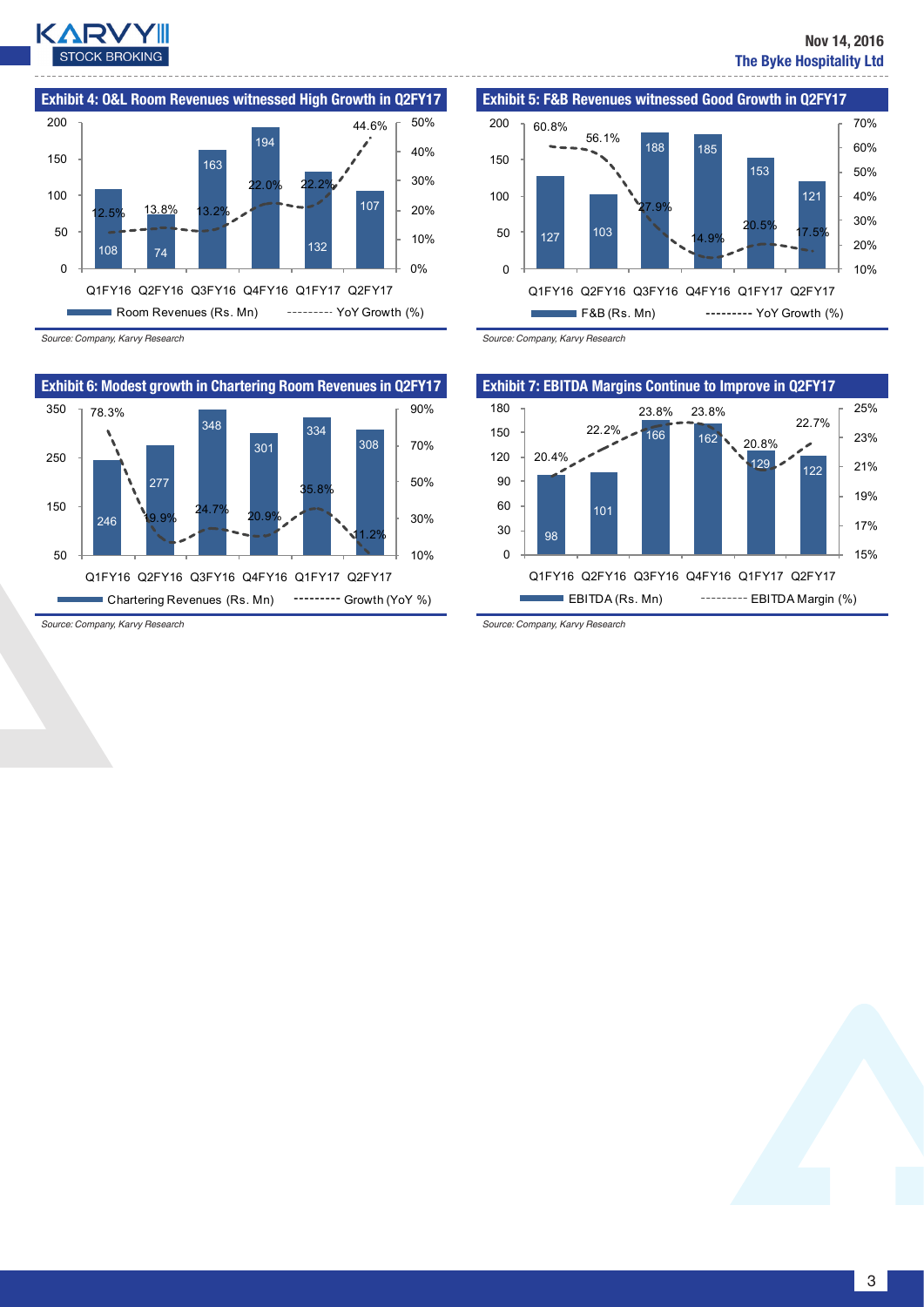

# **Financials**

| <b>Exhibit 8: Income Statement</b> |             |             |             |              |              |
|------------------------------------|-------------|-------------|-------------|--------------|--------------|
| YE Mar (Rs. Mn)                    | <b>FY14</b> | <b>FY15</b> | <b>FY16</b> | <b>FY17E</b> | <b>FY18E</b> |
| Revenues                           | 1557        | 1814        | 2315        | 2763         | 3549         |
| Growth $(\%)$                      | 54.3        | 16.5        | 27.6        | 19.4         | 28.4         |
| <b>Operating Expenses</b>          | 1271        | 1442        | 1789        | 2168         | 2757         |
| <b>EBITDA</b>                      | 286         | 372         | 526         | 595          | 792          |
| Growth $(\%)$                      | 62.8        | 30.3        | 41.3        | 13.1         | 33.1         |
| Depreciation & Amortization        | 54          | 102         | 116         | 126          | 144          |
| <b>EBIT</b>                        | 233         | 272         | 412         | 471          | 649          |
| Other income                       | 1           | 1           | 1           |              | 1            |
| <b>Interest Expenses</b>           | 21          | 18          | 15          | 12           | $\Omega$     |
| <b>PBT</b>                         | 213         | 254         | 397         | 459          | 649          |
| Tax                                | 54          | 53          | 137         | 161          | 227          |
| <b>Adjusted PAT</b>                | 159         | 200         | 259         | 298          | 422          |
| Growth $(\%)$                      | 104.9       | 26.1        | 29.5        | 15.1         | 41.3         |

*Source: Company, Karvy Research*

| <b>Exhibit 9: Balance Sheet</b>         |             |             |             |              |              |
|-----------------------------------------|-------------|-------------|-------------|--------------|--------------|
| YE Mar (Rs. Mn)                         | <b>FY14</b> | <b>FY15</b> | <b>FY16</b> | <b>FY17E</b> | <b>FY18E</b> |
| Cash & Cash Equivalents                 | 20          | 23          | 29          | 27           | 35           |
| Trade receivables                       | 107         | 140         | 177         | 166          | 213          |
| Inventory                               | 60          | 60          | 62          | 97           | 124          |
| Loans & Advances                        | 228         | 314         | 438         | 470          | 605          |
| <b>Net Block</b>                        | 820         | 806         | 874         | 1064         | 1145         |
| Other current assets                    | 18          | 17          | 17          | 17           | 18           |
| <b>Total Assets</b>                     | 1254        | 1361        | 1596        | 1840         | 2140         |
| <b>Current Liabilities</b>              | 234         | 211         | 232         | 271          | 331          |
| Debt                                    | 121         | 98          | 82          | 80           | $\Omega$     |
| <b>Other Liabilities</b>                | 50          | 51          | 70          | 51           | 51           |
| <b>Total Liabilities</b>                | 405         | 360         | 384         | 402          | 382          |
| <b>Shareholders Equity</b>              | 200         | 401         | 401         | 401          | 401          |
| Reserves & Surplus                      | 648         | 600         | 811         | 1037         | 1357         |
| <b>Total Networth</b>                   | 848         | 1001        | 1212        | 1438         | 1758         |
| <b>Total Networth &amp; Liabilities</b> | 1254        | 1361        | 1596        | 1840         | 2140         |

*Source: Company, Karvy Research*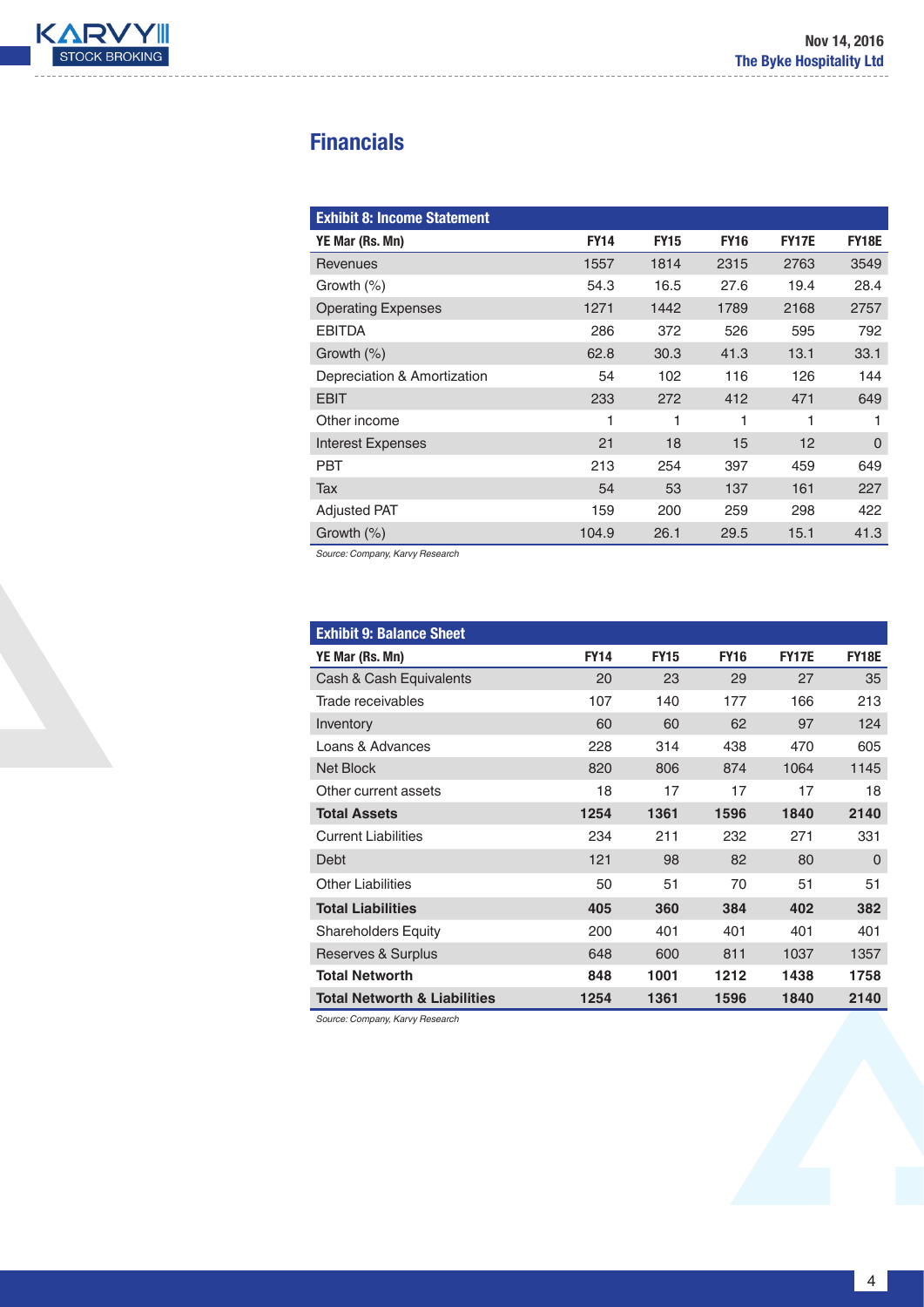

| <b>Exhibit 10: Cash Flow Statement</b> |             |             |             |              |              |
|----------------------------------------|-------------|-------------|-------------|--------------|--------------|
| YE Mar (Rs. Mn)                        | <b>FY14</b> | <b>FY15</b> | <b>FY16</b> | <b>FY17E</b> | <b>FY18E</b> |
| <b>PBT</b>                             | 213         | 254         | 397         | 459          | 649          |
| Depreciation                           | 54          | 102         | 116         | 126          | 144          |
| Net Interest flow                      | 19          | 17          | 14          | 10           | (1)          |
| Tax Paid                               | (50)        | (45)        | (137)       | (161)        | (227)        |
| Inc/dec in Net WC                      | (36)        | (163)       | (123)       | (36)         | (151)        |
| Cash flow from operating activities    | 200         | 164         | 266         | 399          | 414          |
| Inc/dec in capital expenditure         | (90)        | (88)        | (183)       | (316)        | (225)        |
| <b>Others</b>                          | (2)         | 1           | 1           | 1            |              |
| Cash flow from investing activities    | (92)        | (87)        | (182)       | (314)        | (224)        |
| Inc/dec in borrowings                  | (53)        | (24)        | (15)        | (2)          | (80)         |
| Dividend paid                          | (25)        | (35)        | (48)        | (72)         | (102)        |
| Interest paid                          | (21)        | (16)        | (15)        | (12)         | (0)          |
| Cash flow from financing activities    | (99)        | (74)        | (78)        | (86)         | (182)        |
| Net change in cash                     | 9           | 3           | 6           | (2)          | 8            |

*Source: Company, Karvy Research*

| <b>Exhibit 11: Key Ratios</b> |             |             |             |              |              |
|-------------------------------|-------------|-------------|-------------|--------------|--------------|
| <b>YE Mar</b>                 | <b>FY14</b> | <b>FY15</b> | <b>FY16</b> | <b>FY17E</b> | <b>FY18E</b> |
| EBITDA Margin (%)             | 18.3        | 20.5        | 22.7        | 21.5         | 22.3         |
| EBIT Margin (%)               | 15.0        | 15.0        | 17.8        | 17.0         | 18.3         |
| Net Profit Margin (%)         | 10.2        | 11.0        | 11.2        | 10.8         | 11.9         |
| Dividend Payout Ratio (%)     | 18.9        | 20.0        | 20.0        | 20.0         | 20.0         |
| Net Debt/Equity (x)           | 0.1         | 0.1         | 0.0         | 0.0          | (0.0)        |
| RoE (%)                       | 20.2        | 21.7        | 23.4        | 22.5         | 26.4         |
| $RoCE$ (%)                    | 24.3        | 25.6        | 34.0        | 33.4         | 39.6         |

*Source: Company, Karvy Research*

| <b>Exhibit 12: Valuation Parameters</b> |             |             |             |              |              |
|-----------------------------------------|-------------|-------------|-------------|--------------|--------------|
| <b>YE Mar</b>                           | <b>FY14</b> | <b>FY15</b> | <b>FY16</b> | <b>FY17E</b> | <b>FY18E</b> |
| EPS (Rs.)                               | 4.0         | 5.0         | 6.5         | 7.4          | 10.5         |
| DPS (Rs.)                               | 0.8         | 1.0         | 1.3         | 1.5          | 2.1          |
| BVPS (Rs.)                              | 21.2        | 25.0        | 30.2        | 35.9         | 43.8         |
| PE(x)                                   | 40.4        | 32.2        | 24.2        | 24.0         | 17.0         |
| P/BV(x)                                 | 7.6         | 6.5         | 5.2         | 5.0          | 4.1          |
| EV/EBITDA (x)                           | 22.9        | 17.6        | 12.0        | 12.1         | 9.0          |
| EV/Sales (x)                            | 4.2         | 3.6         | 2.7         | 2.6          | 2.0          |

*Source: Company, Karvy Research; \*Represents multiples for FY14, FY15 & FY16 are based on historic market price*